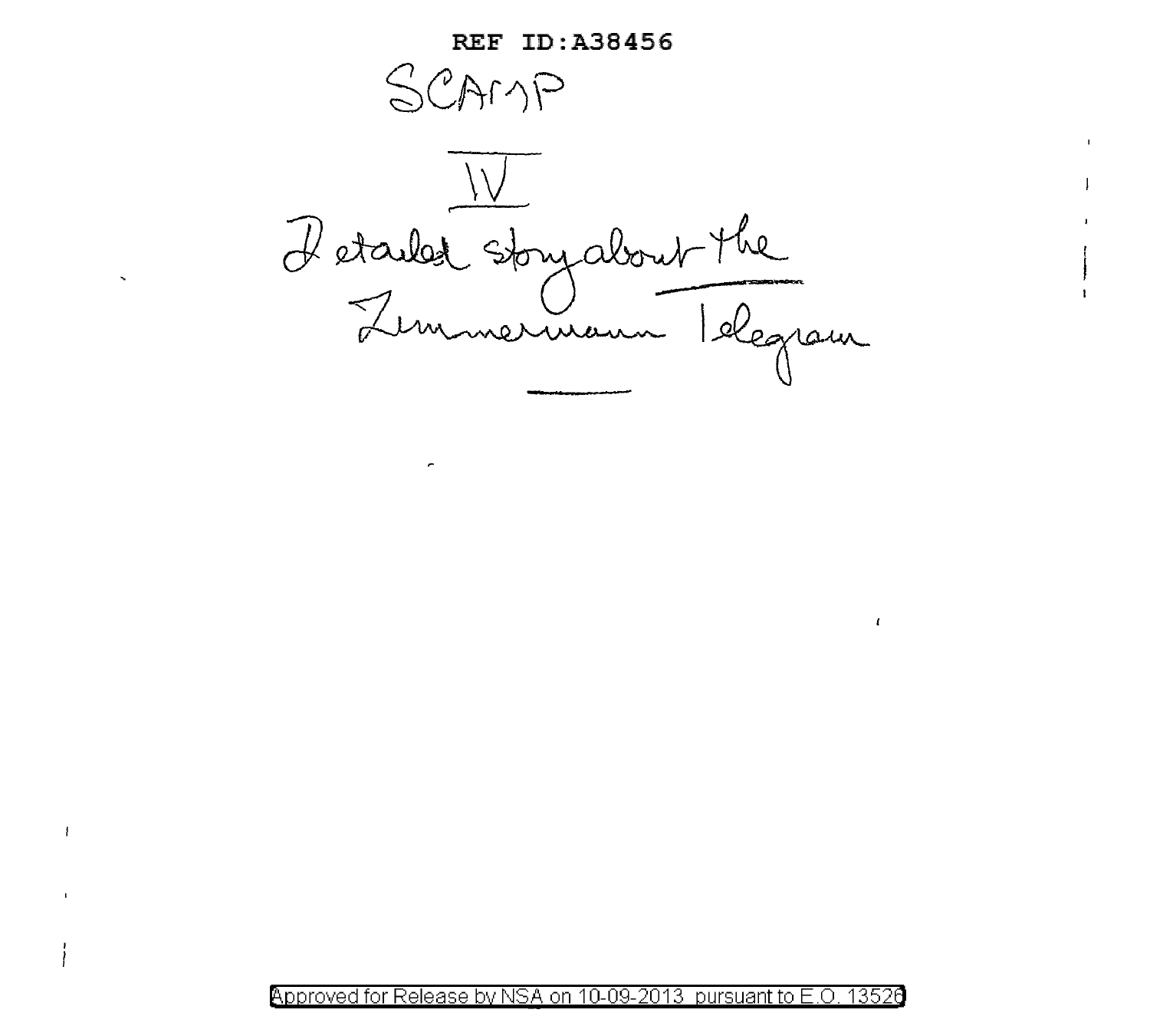## LECTURE IV

How I came to be a cryptanalyst. Riverbank - the unofficial Black

Chamber. The School of Cryptography.

Colonel George Fabyan

 $\label{eq:2.1} \mathbf{Z}^{\mathbf{r}} = \mathbf{Z}^{\mathbf{r}} \mathbf{Z}^{\mathbf{r}}$ 

 $\bullet$ 

Studying cryptology

U.S. had no organization for cryptanalysis.

Navy had a very small group for making Navy codes and ciphers.

Army had nothing, not even what the Navy had.

Remember W.D. T.C. 1915???

When in April 1917 U.S. entered war, British soon told Military Intelligence

The fact and set

륟 Ì

Branch, War Department General Staff about insecurity of WD Telegraph Code. 1915

Implications!!

President Wilson's lack of confidence in State Department codes.

 $152$ P. 143 of The Life and Letters of Woodrow Wilson, Vol. 6, Showing plain

text of message from Wilson to House, in Wilson's handwriting.

<u>152.1</u> P. 144 of the book. Message encoded by Mrs. Woodrow Wilson.

152.2 Message as finally sent by the State Department.

A SAN SE ANG PINANG SALI SA TANG TANG TANG A **WAYS** the Salar A.L.  $\sim$   $\sim$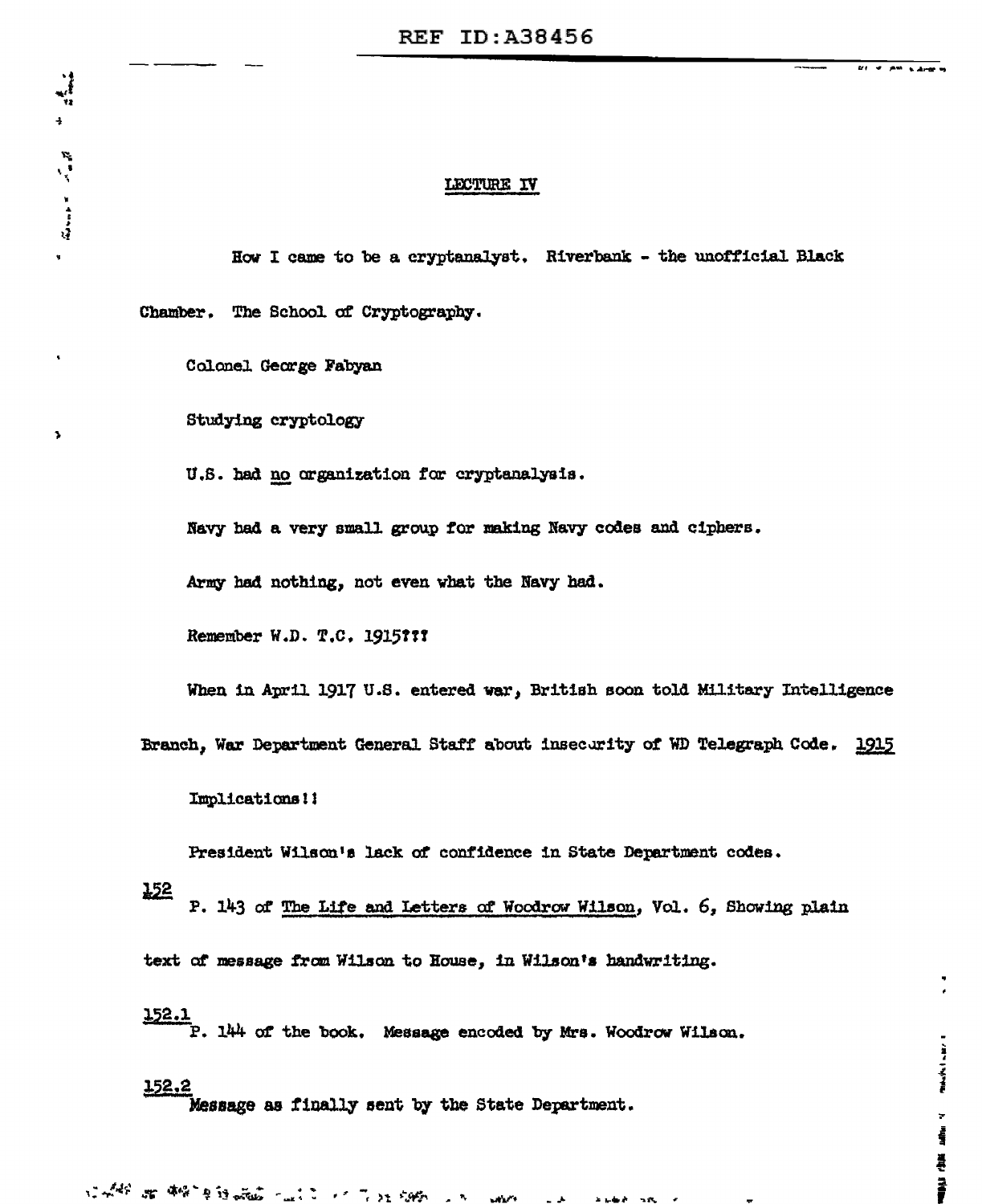153 P. 316 of Woodrow Wilson's "Life and Letters", Vol. 5, showing shorthand notes made by Wilson for a telegram to Colonel House.

 $\frac{153.1}{P}$ . 317 of above showing President Wilson's transcription of the above

message into code, done on his own typewriter.

#### 153.2

Transcription into plain language on receipt.

## 212

Title page of Manual for the Solution of Military Ciphers by Parker Hitt,

ü

カード きょうこく

₹

Ś

- 2000年4月15日、1998年1月1日、1998年1月1日、1998年1月1日、1998年1月1日、1998年1月1日、1998年1月1日、1月1日、1月1日、1月1日、1月1日、1月1日、1月

1916. (Things we studied.)

## 16ø

Parker Hitt.

## 213.

Title page of An Advanced Problem in Cryptography and its Solution by

Mauborgne. 1914.

## 152.

J. O. Mauborgne. Became Chief Signal Officer.

We study. We solve messages for State, War, Navy and Justice. We teach

crypt and run classes. We learn Bacon's Biliteral--the earliest binary code.

<u>72</u> Bacon's "biliterarie alphabet"

81 Example: The Castle.

-2-

**THE SATE ROLL POSSESS**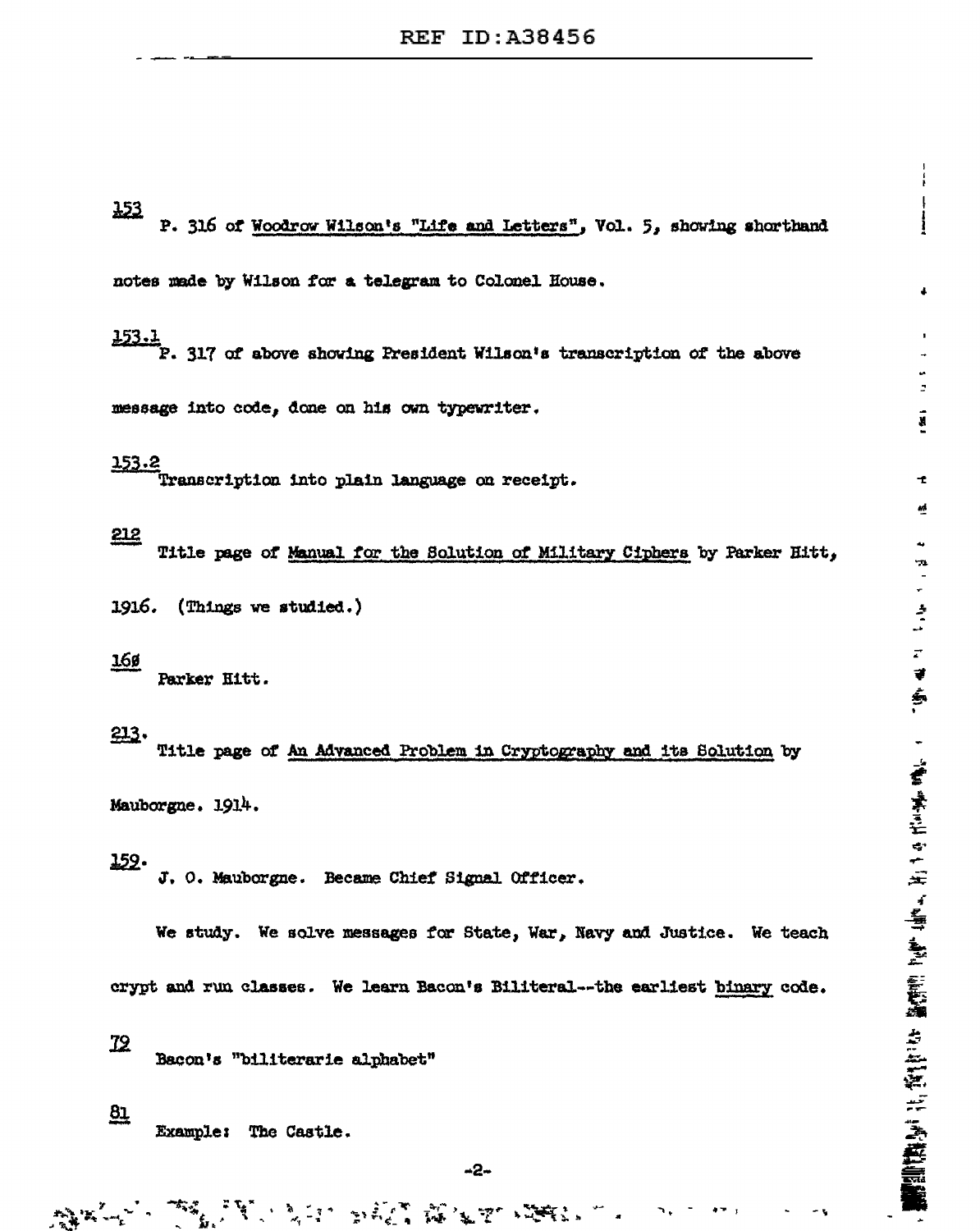$-$  REF ID: A38456

Many years later (15-16), being desirous of giving a picturesque example of bilateral cipher in one of my texts but thinking the picture of a phoney castle would not be acceptable to the authorities in the OCSigO, I put in an example and challenge students to solve it.

1. Building up Riverbank crypt organization, 1916-1917.

2. What sort of messages did Riverbank solve? Mexican principally -messages obtained surreptitiously by  $D/J$ .

No facilities for intercept of radio.

No arrangements with Western Union or Postal for copies of messages of belligerents in Europe.

Ciphers of Hindu conspiracy.

#### <u>33.1</u>

 $\mathbf{1}$ 

x

One of the ciphers used by the Hindu conspirators - 1916-17.

## $3<sup>1</sup>$

Solution of the Hindu letter.

# $34.1$

Another Hindu system.

Trial in Chicago.

How trial in San Francisco wound up!

ិរាល្វង់ជំងឺទ័ណ្ឌ

 $-3-$ 

المواسور

 $\boldsymbol{\gamma}$ 

 $-1$ 

**Cannon America**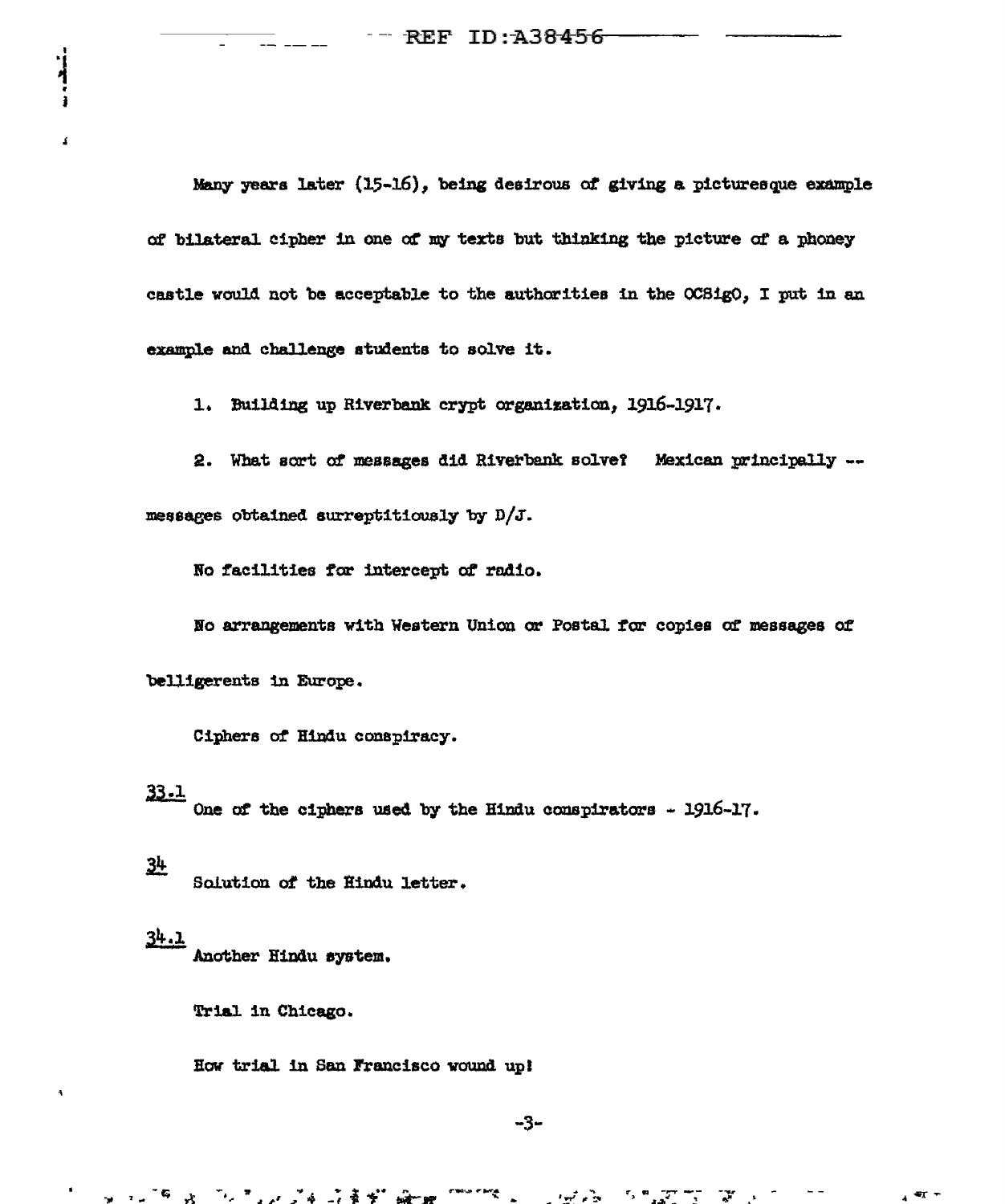In due course, MJ.D builds an organization in Washington around lat Lt. Yardley. In summer 1917 Riverbank is cut out for security reasons and for schooling of officers.

Will have something to say about  $H_1 \circ \cdot Y$ . later.

133 The entire officer staff of MI-8.

Some of the things MI-8 worked on (with British help): Postal censorship; 26 C'Oncealment systems 1 secret ink message on music ehcct, German. *sw* ( Courteney de

Rysbach) sentenced to life.

## $27$

Phoney music.

# 26.l

Open code "Concealment" (every 4th word) 26.2 The message.

## 27.5

Another example - every 6th ward in lines with even number of words.  $\frac{27.6}{5}$  Heavy letters --passed by German censor.

### 30-32

Sabotage messages ..

Spies and secret agents.

## 127

Secret ink writing in the Black Tom and Kingsland Fire disasters.

# 25 and 25.1

Waberski.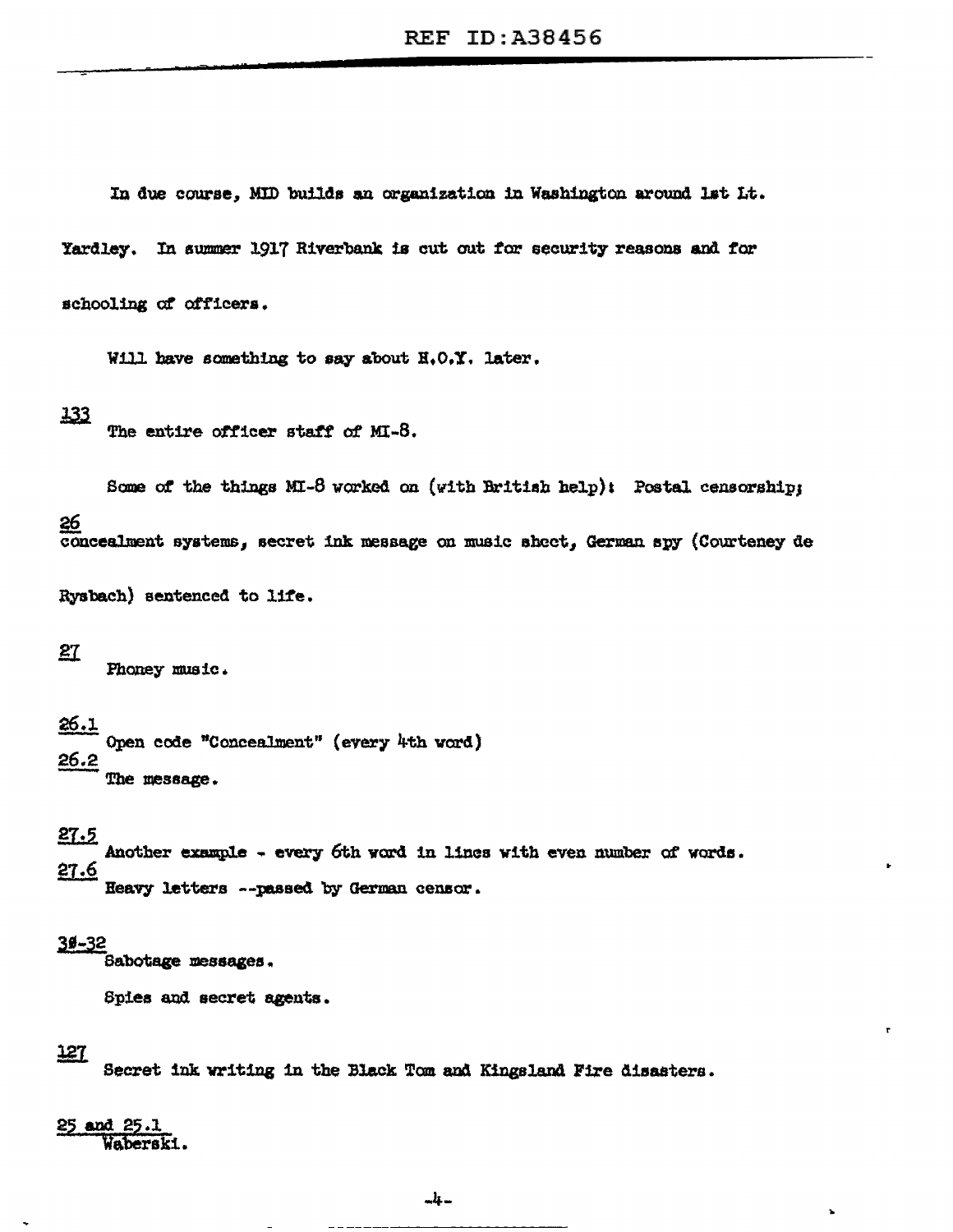$\sum_{i=1}^{n}$ 

 $\hat{\bullet}$ 

 $\ddot{\phantom{0}}$ 

82

Riverbank continues to work on Mexican messages but it tapers off. **But** instructional courses go on. One of the classes of student officers at the Riverbank School of Cryptography, 1917-18.

I am commissioned and go directly to France.

## 156

Colonel Moorman.

## $\mathbf{\underline{u}}$

Cipher system used by the Russians in World War I (from a book by the Austrian cryptologist, Andreas Figl). (Misuse of this cryptographic system (or failure to use) cost the Russians the defeat at Tannenberg! Importance of that defeat.

Russo-Finnish War 1940

## $12$

French Army.

## $\pm 3$

Italian Army.

## 业

The German ADFGVX cipher system, used by the German High Command during World War I. (First new system used by them. Invented by putting together two well-known steps.)

 $-200$ 

₩ú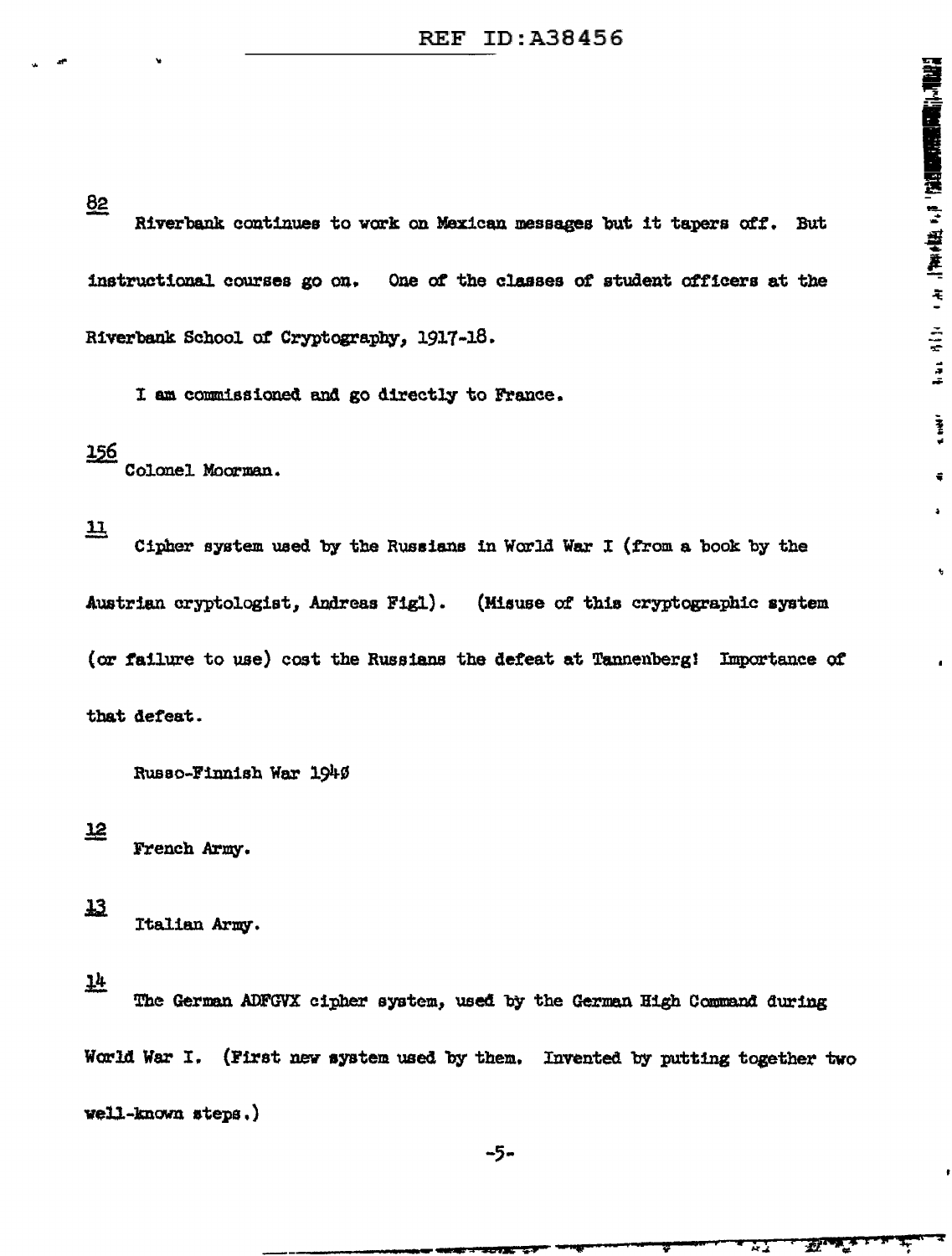23 The FIAYFAIR Cipher. This cipher was used by the British and Americans, and was thought to be 'hot stuff' in 1914. Solution was described in Mauborgne's "An advanced problem in cryptography".

Cipher allegedly invented by Playfair, but he did not do it -- rather Wheatstone. Wheatstone is credited with having invented the electrical bridge, but he did not

do it -- rather Christy.

Double transposition.

Code systems of WWI.

## 16

An example of a commercial code. Call attention to 2-letter difference. **All** kinds, suited and specially constructed for general or specific businesses and industries, such as leather, steel, automotive, shipping, etc.

#### 18

A highly specialized "commercial code" Call attention to 3-letter difference:

| <b>YGATA -</b> | COMA                |
|----------------|---------------------|
| <b>YGKRO –</b> | DELIRIUM TREMENS    |
| YGCIB-         | <b>CONSTIPATION</b> |
| YGMAN -        | <b>DIARRHEA</b>     |

## 立

Chinese code.

## $19 - 22$

アンジン 後辺し

Tactical codes in WWI. Prior to World War I and, in fact, for the first two years of World War I code was thought to be impractical for military field or

デミタ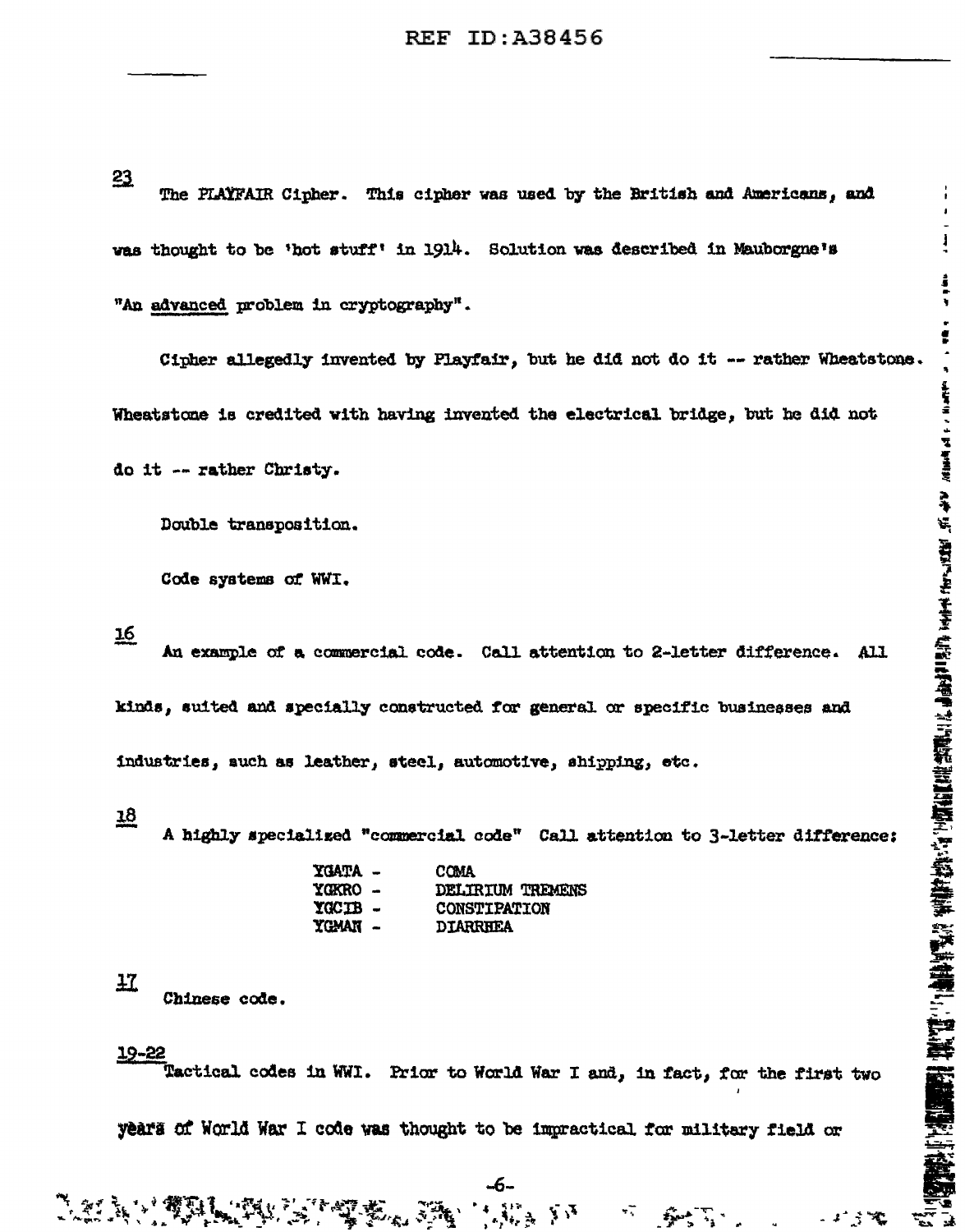tactical use. But the Germans began to use code late in 1916, and the Allies followed suit. Question of reproduction then as it is today.

a is a month property contains and in

t, Â

**The interesting** 

 $\overline{\bullet}$ 

Field codes in WW I - will show only one example in slides --- the German type of KRUSA code. Exhibits can be examined later.

## 50

One of the German Army Field Codes, World War I.

| <b>KRU</b>   | $676 \times 3$ | 1928        | (1) |
|--------------|----------------|-------------|-----|
| <b>KRUS</b>  |                | 676         |     |
| <b>KRUSA</b> |                | 2604        | (2) |
|              |                |             |     |
|              |                | 676<br>328ø | (3) |

## $19$

French Army Code.

「硬化」で「春」、深く「ないいれ

## $22$

British Army Field Code, World War I.

## 21

An early AEF Code in World War I. An indication of how poorly prepared we were for COMSEC.

## <u>24</u>

American Army Code. River series - First Army; Lake series - Second Army.

Cryptanalytic work in World War I. American successes in cryptanalytic work in the AEF, World War I, were not remarkable because of circumstances. We were working on traffic from "quiet sectors" -- hence had little but practice,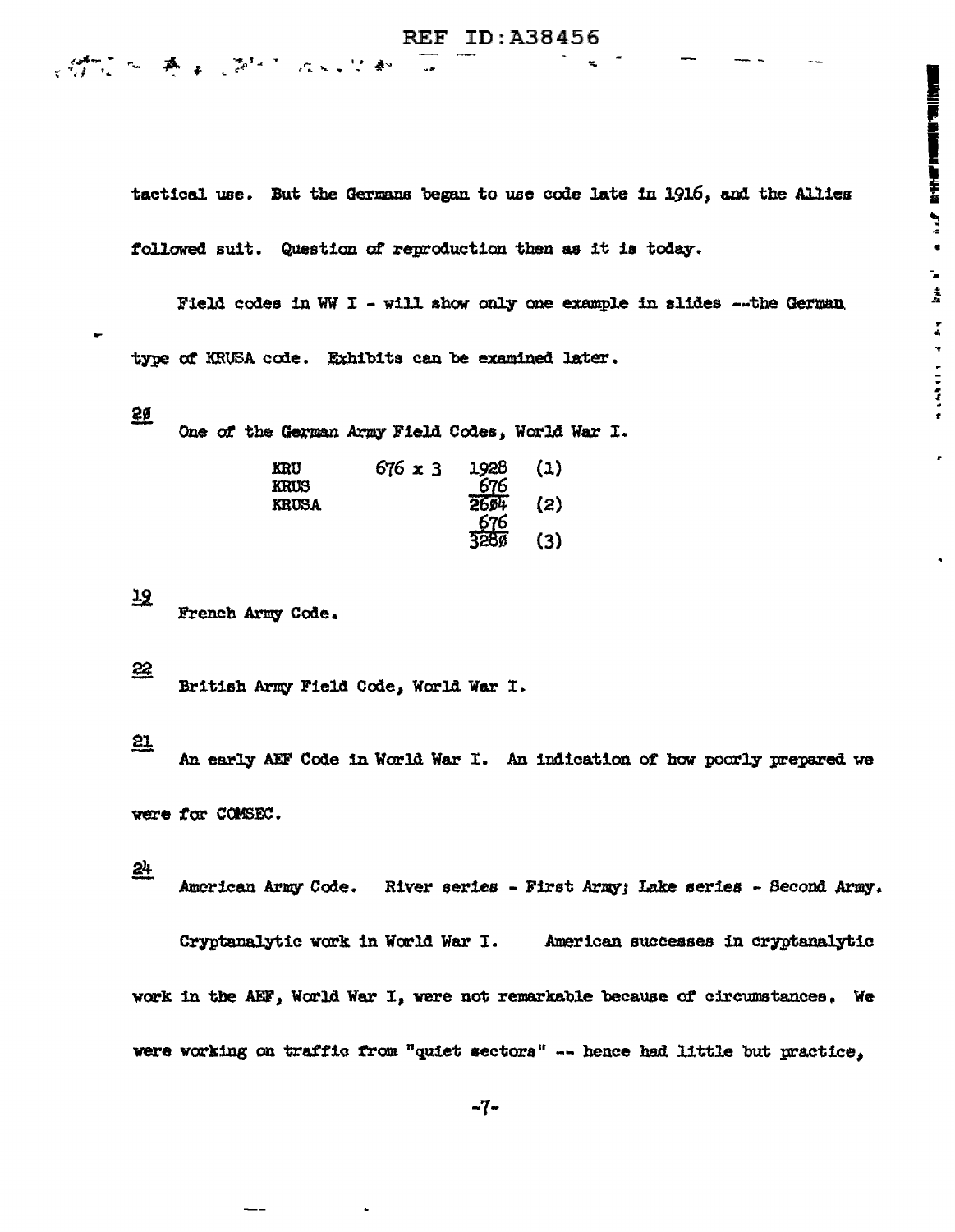and that was largely in 2-part codes. Fair success with cipher because traffic from all sources and collaboration with French and British. Best results were in connection with lower echelon 3-number codes, often tactically useful information was obtained after the introduction of the 3-number code.

 $\frac{14.1}{15}$  "Special Code Section Report" by G-2, A-6, GHQ, AEF 20 Nov 1918. A crypt "bulletin" from the ADFGVX cipher. This forms a good example of Special Intelligence in World War I.

꼬.

One of the earliest examples of traffic analysis and traffic intelligence based on study of traffic in ADFGVX messages.

Ł

**KAA--Ai PMALANY** 

ă Ŧ

 $\frac{1}{2}$ 

 $\frac{4}{3}$ 

case of the figure is a distribution.

On traffic analysis. "The problem of the extent to which traffic analysis can be regarded as a reliable source of intelligence is an extremely tricky one. I feel that it will always have its limitations, that the 'first impressions' which it gives may often be wrong, that it must rely heavily on later confirmation from cryptanalysis or collateral, and that in particular it is regrettably vulnerable to deception activity by an enemy." - Travis in letter to Wenger 5 Jan 51

Return to U.S. after final report and am demobilized. Return to Riverbank and write brochure. Trying for Regular Army at G. Fabyan's insistence. Joining CSO, 1921, January 1.

 $-8-$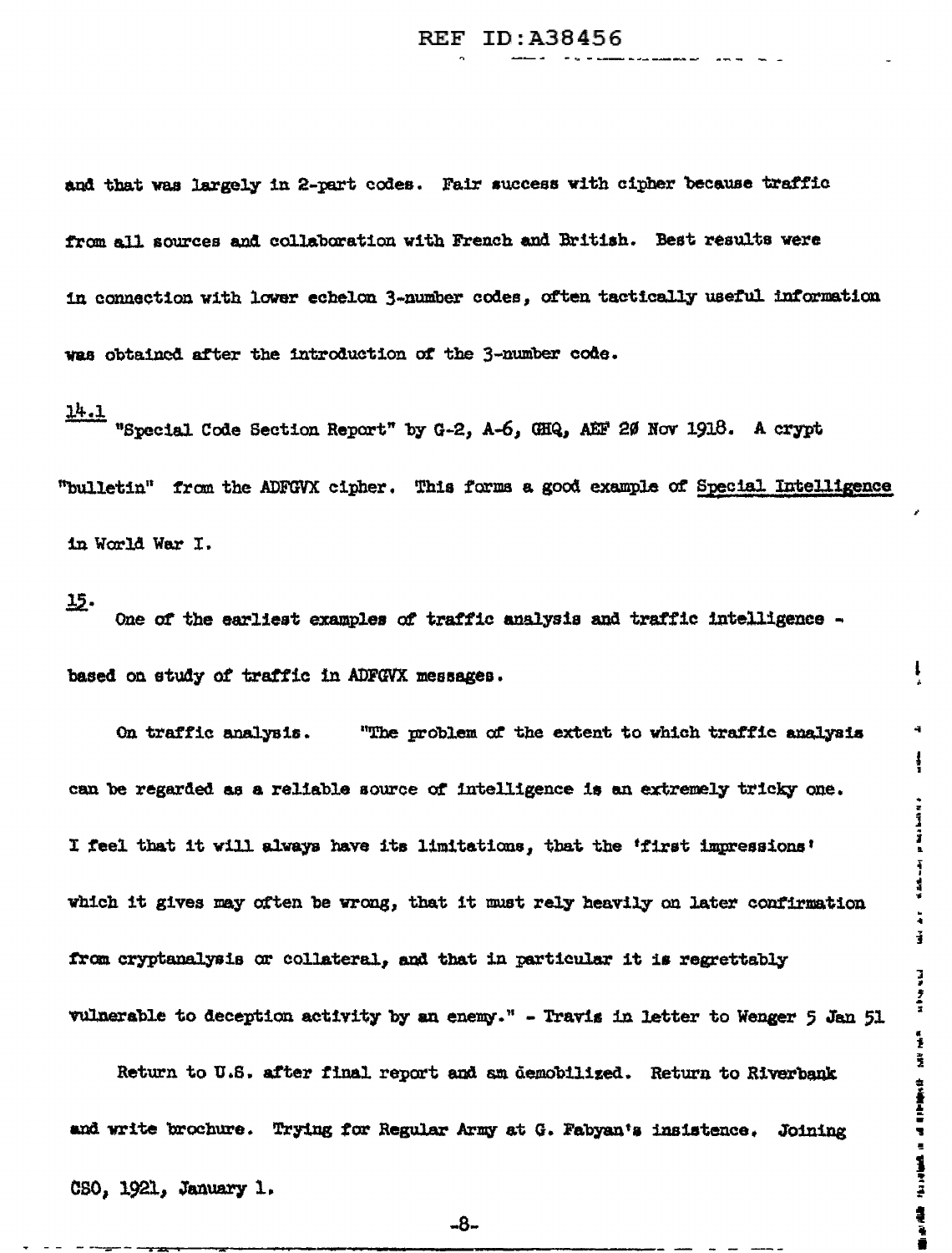### **REF ID: A38456**

a ar Artis in  $\sqrt{2}$ 

U.S. COMINT activities in 1926-29.

1. Navy had RFS but small. COMINT just in infancy. All work under Naval Communications. No official relations between Army and Navy.

2. Army -- cryptologic work under much divided authority:

Signal Corps, G-2, and AG with MI having over-all responsibility for security.

3. WFF came to OCSigO on 1 January 1920.

4. H.O.Y. in New York. No relations ABC with OCSigO, AB. AB

solved J messages in 1922 Disarmament Conference 5-5-3 ration.

- 5. Albright studies situation.
- 6. Closing of ABC STIMSON.

 $\mathbf{r}$ 

 $\ddot{r}$ 

 $\mathbf{r}$ 

 $\,$ 

 $\mathbf{r}^{\prime}$ 

7. SIS formally established on paper in April 1929 by transfer of solution activity to OCSigO and little later transfer of AG duties to OCSigO also - thus integrating all work under one head. But G-2 retained over-all responsibility

8. Publication of Yardley book and effects.

-9-